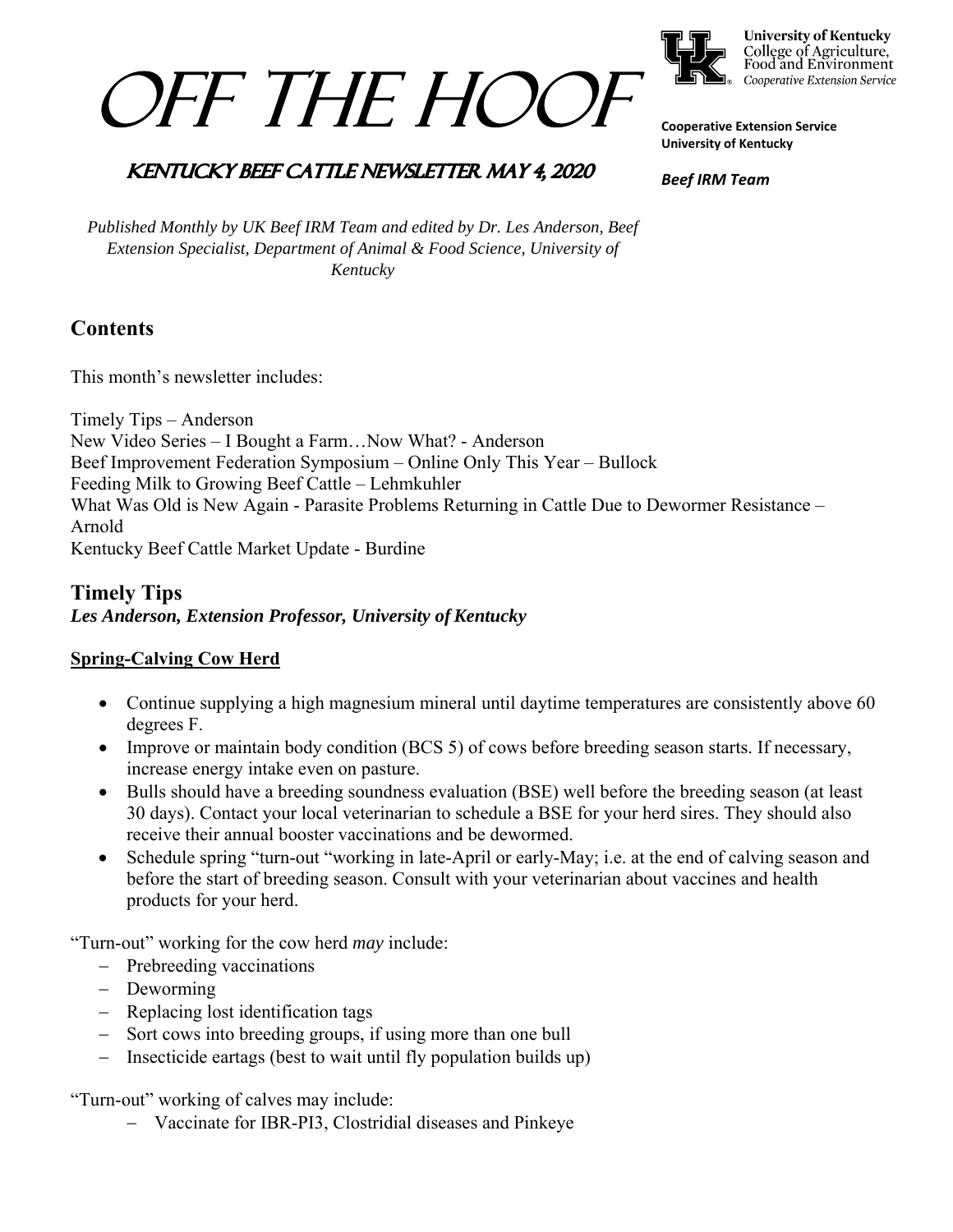- Dehorn, if needed (can be done with electric dehorner and fly repellent during fly season)
- Castrate and implant male feeder calves (if not done at birth)
- Deworm
- Insecticide eartags
- Consider breeding yearling replacement heifers one heat cycle (about 21 days) earlier than cows for "head-start" calving. Mate to known calving-ease bulls.
- Record identification of all cows and bulls in each breeding group.
- Begin breeding cows no later than mid-May, especially if they are on high endophyte fescue. Cows should be in good condition so that conception occurs prior to periods of extreme heat.
- Consider synchronizing estrus in all cows. Exposing late-calving cows and first-calf heifers to a progestin (MGA feed or CIDR device) for 7 days before bull turn out increases pregnancy rates.
- Choose best pastures for grazing during the breeding season. Select those with the best stand of clover and the lowest level of the fescue endophyte, if known. Keep these pastures vegetative by grazing or clipping. *High quality pastures are important for a successful breeding season.*
- If using **artificial insemination:**
	- Use an experienced inseminator.
	- Make positive identification of cows and semen used. This will permit accurate records on date bred, return to heat, calving date and sire.
	- Good handling facilities and gentle working of the cows are essential.
	- Choose AI sires that will meet your goals and resist the temptation to get your cows bigger.
- Observe breeding pastures often to see if bulls are working. Records cows' heat dates and then check 18-21 days later, for return to heat.

## **Fall-Calving Herd**

- Pregnancy check the cow herd. Remove open cows at weaning time.
- Plan marketing program for calves. Consider various options, such as maintaining ownership and backgrounding in a grazing program, or precondition and sell in a CPH-45 feeder calf sale.
- Initiate fly control for the cows when fly population builds up.
- Calves may be weaned anytime now but you can take advantage of the spring grass by leaving them on the cow a while or weaning and grazing.

#### **Stockers**

- Keep calves on good pasture and rotate pastures rapidly during periods of lush growth. Manage to keep pastures vegetative for best performance.
- Provide mineral mix with an ionophore.
- Implant as needed.
- Control internal and external parasites.

#### **General**

- Harvest hay. *Work around the weather and cut early before plants become too mature. Harvesting forage early is the key to nutritional quality.* Replenish your hay supply!
- Rotate pastures as needed to keep them vegetative.
- Clip pastures to prevent seedhead formation on fescue and to control weeds.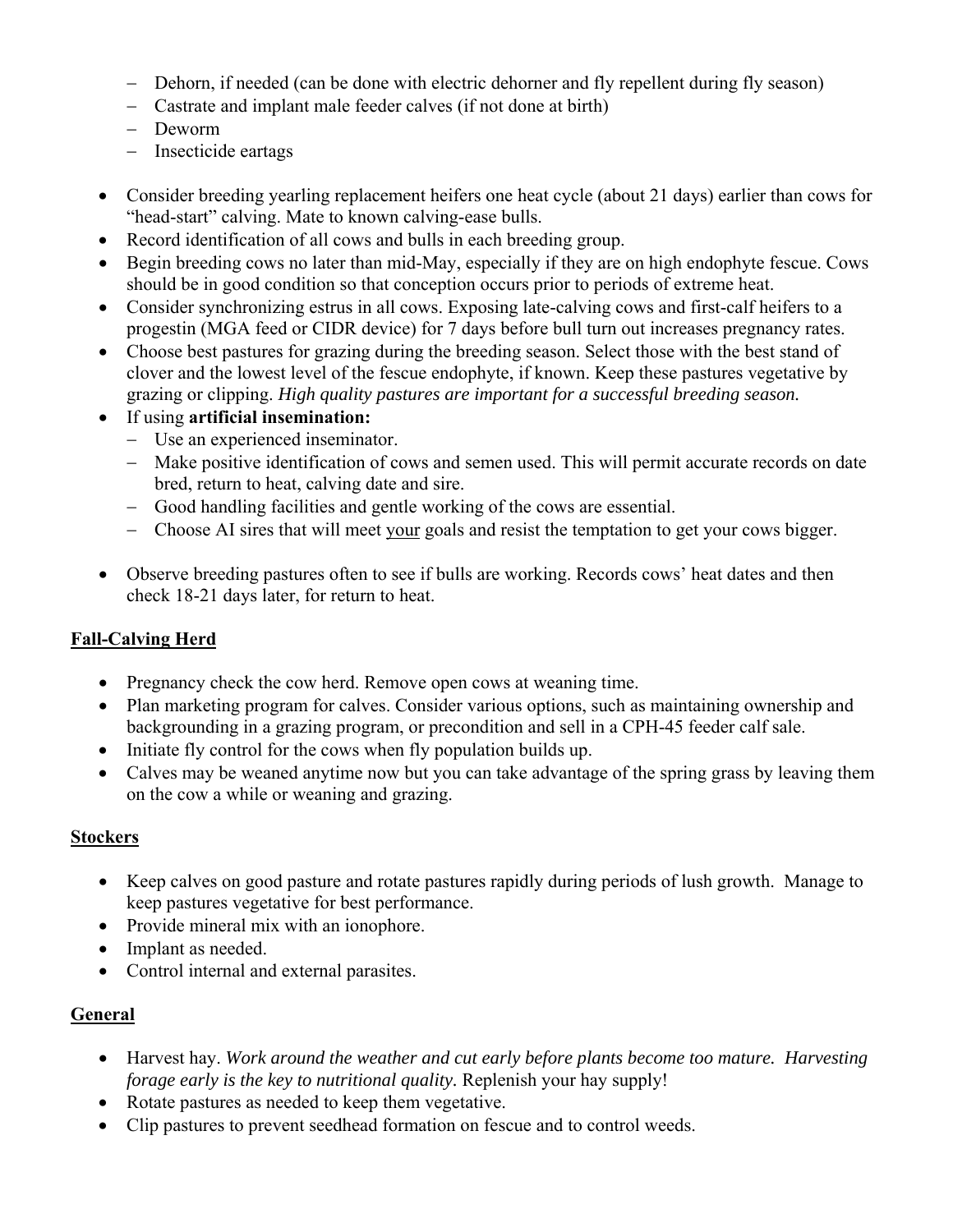• Seed warm season grasses this month.

# **New Video Series – I Bought a Farm…..Now What?**  *Les Anderson, Extension Professor, University of Kentucky*

A landowner in Woodford County contacted me about two months ago asking for guidance on utilizing some property that he and his brother own. His family has not been Extension users in the past and he knew I was "in Ag". After several discussions with the landowners, the UK Beef IRM Team has decided to develop a new series documenting the numerous decisions and the process of taking a piece of property and transforming it into a viable beef enterprise. These landowners had cattle when they were kids but are inexperienced. The property is typical of southern Woodford County; rolling hill farm, thin soil in spots, decent fence, no handling facilities, a pond, a cattle waterer on city water, and, of course, a tobacco barn. This series will be a challenge to shoot while being socially distant and will include mainly interviews with Extension Specialists, ANR Agents, and other Ag professionals. We plan to post videos twice a week (Tuesday and Thursday) to the UK Department of Animal and Food Science YouTube page. The next four episodes are:

 Episode 5: Developing a Forage Management System – Lehmkuhler and Anderson Episode 6: Determining Stocking Density – Lehmkuhler and Anderson Episode 7: How much can I give for heifers? – Laurent and Anderson Episode 8: Water Quality Management – Amanda Gumbert and Anderson

Upcoming episodes include cattle receiving, setting up the rotational grazing system, and rotating the heifers through our paddocks.

To watch this docuseries, follow this link to the Department of Animal & Food Science YouTube page, subscribe, and click the notification bell. https://www.youtube.com/channel/UCu4t18Zo2E\_4\_DBBELPjPMg

# **Beef Improvement Federation Symposium – Online Only This Year**  *Darrh Bullock, UK Beef Specialist and BIF East Region Secretary*

The 2020 BIF Research Symposium and Convention moves to a virtual event scheduled for the week of June 8. Registration for the event will be free! Please take this opportunity to participate in BIF with some of the beef industries national leaders.

The 2020 Beef Improvement Federation (BIF) Research Symposium and Convention will be presented in a virtual format the week of June 8. The BIF board of directors, along with the Florida 2020 BIF event committee, made the decision in early April to transition this year's conference to an online format due to COVID-19.

"Our BIF program committee working with the Florida group has honed the original schedule to work in the new online format," says Joe Mushrush, BIF vice president and program chairman. "Our goal is to provide learning opportunities that will help producers continue to improve their bottom line focused on beef improvement. As our President Tommy Clark said last week, 'Our mission as an organization is intact during this challenging time and we will continue to provide educational programing focused on how the beef industry can enhance value through genetic improvement.'"

The virtual event will be hosted online the week of June 8 starting at noon CDT each day. The conference will be hosted on the Zoom webinar platform. By mid-May, participants will be able to register for the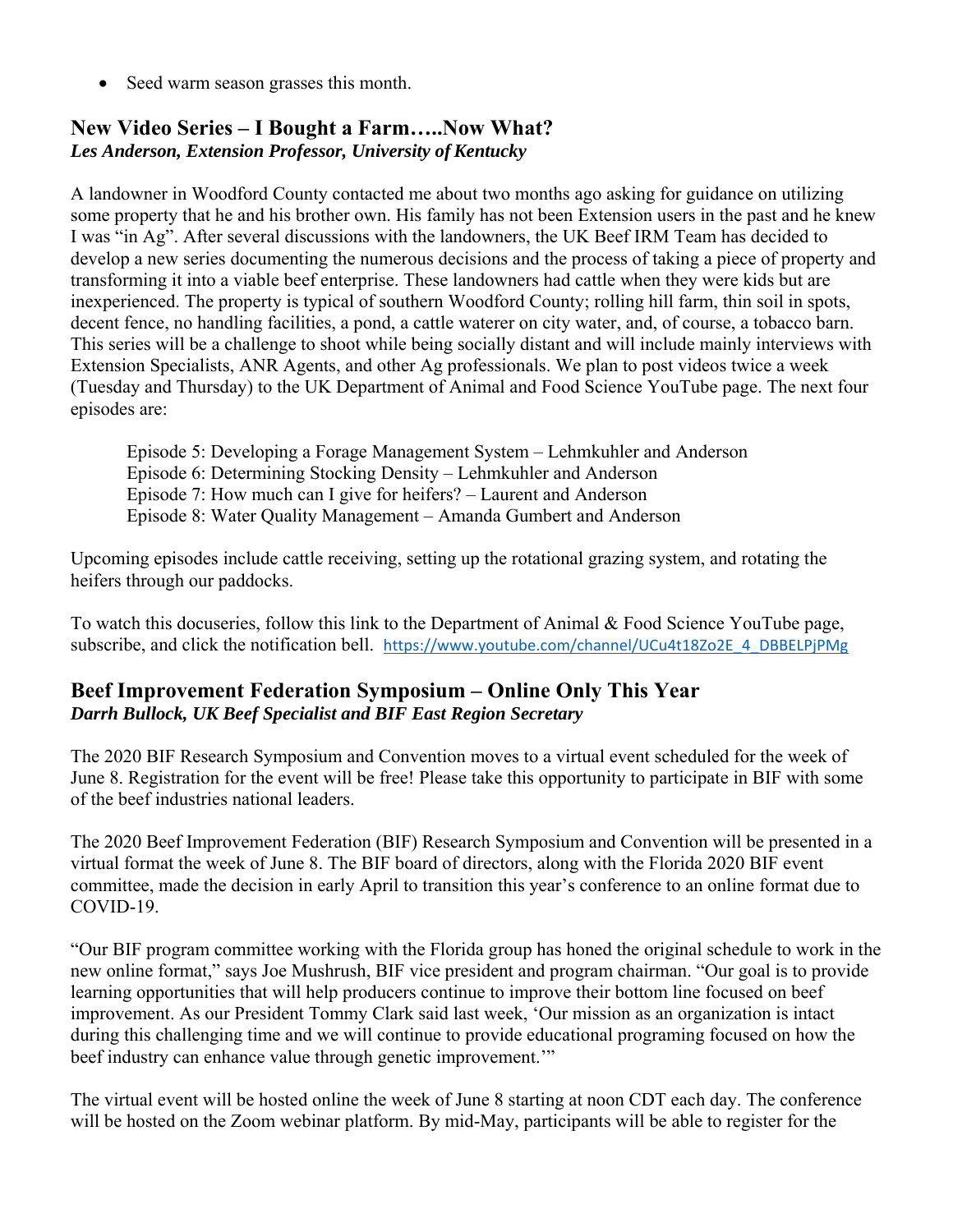event, find a detailed schedule and Zoom tutorials on the BIF website https://beefimprovement.org/symposium/schedule. Look for registration details in an a future OTH article. 2020 BIF award winners, including Seedstock and Commercial Producers of the Year, Pioneer and Continuing Service award winners will be recognized during the online symposium.

While final details surrounding this transition are still taking shape, BIF is committed to providing an easily accessible, robust online conference experience that eliminates the health concerns that come with travel and face-to-face meetings at this time.

For additional details about the conference and for more information about the BIF organization, visit http://www.beefimprovement.org. Prior to and during this year's symposium, be sure to follow the event on social media channels using the hashtag #BIF2020.

Next year's event is scheduled for Iowa and a return to Florida is targeted for the near future.

# **Feeding Milk to Growing Beef Cattle**

# *Jeff Lehmkuhler, PhD, PAS Associate Extension Professor, University of Kentucky*

As we continue to see the impact of COVID impact our agricultural sectors, some dairies have been forced to dump milk. This has led to some questioning if it could be fed to growing cattle. Milk has a much higher nutrient content than you may expect. If I asked you what the protein and fat content of milk is you may have an idea of the fat content. Many would probably answer with 2% fat as this what a lot of you purchase at the grocery. Whole milk is on average closer to 3.5% fat. In Table 1 the composition of Holstein milk is shown both as-fed or as fluid milk and on a dry matter basis. We have a research trial ongoing currently with milk samples from our C. Oran Little Research herd and milk fat ranged between 1.2 to 5.8%. Milk is a protein and energy rich product. Research has reported the energy content of fluid milk to average 314 kcal per pound or 2,532 kcal/lb on a dry matter basis. As a comparison, corn has about 1,725 kcal/lb. If you are thinking about using milk in growing calf diets, there are a few things to consider.

|                            | Milk Nutrient Composition |                          |          |
|----------------------------|---------------------------|--------------------------|----------|
| Nutrient                   | As-fed basis $(\% )$      | Dry matter basis $(\% )$ | Milk     |
| Water                      | 87.6                      | --                       | will     |
| <b>Total Crude Protein</b> | 3.1                       | 25.0                     | have a   |
| Fat                        | 3.7                       | 29.8                     | short    |
| Lactose (milk sugar)       | 4.9                       | 39.5                     | shelf-   |
| Ash (minerals)             | 0.7                       | 5.6                      | life.    |
| <b>Total Solids</b>        | 12.4                      | 100                      | Fresh    |
|                            |                           |                          | milk has |

Table 1. Composition of Holstein milk.

not been pasteurized and will contain bacteria that will lead spoiling. Acidifying milk with citric or propionic acid to lower the pH to 4.2-4.5 will slow the protein breakdown and fermentation leading to spoilage. Potassium sorbate or sodium benzoate may also be used to slow spoilage. Milk should be fed with 24-36 hours even if it is acidified.

As with most novel feedstuffs, I suggest limiting the inclusion rate to 10-15% DM of the complete diet dry matter. It could be added to total mixed rations (TMR) as a conditioner when using chopped dry hay. For a 500 pound calf consuming 14 lbs of dry matter, this would be the equivalent of  $\frac{1}{2}$  to  $\frac{3}{4}$  of a gallon of whole milk. Whole milk could also be provided to other classes of cattle such as mature cows. Be certain all cattle have equal access to the feed such as mixing into a TMR and having adequate bunk space.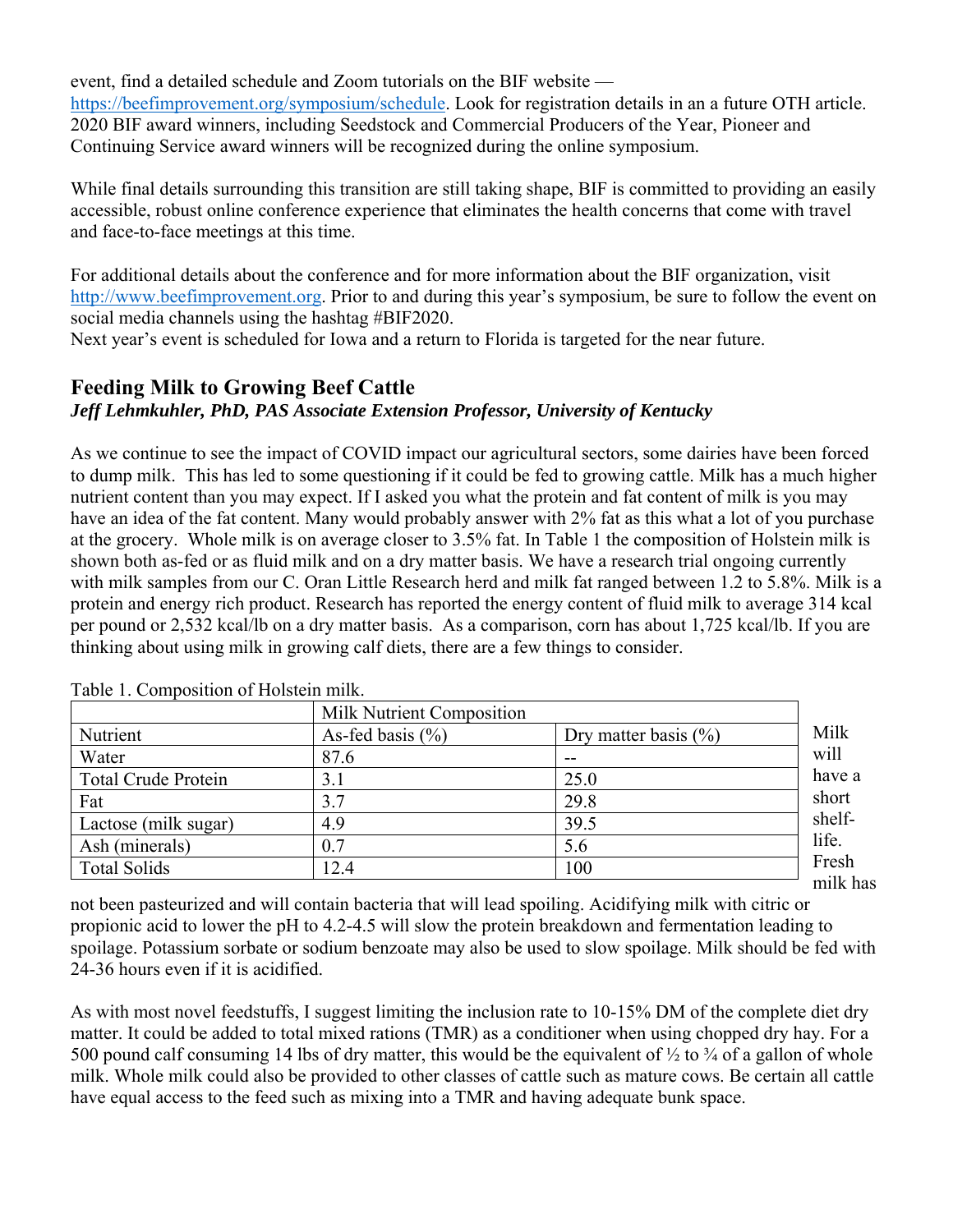Work with your nutritionist to balance the diet to reach the desired level of performance. Ensure the feed is consumed daily as spoilage will negatively impact intakes. Flies will likely be a nuisance and consider additional control methods. Warm weather will lead to the milk fat going rancid so consider twice per day feeding. Call your Extension office or nutritionist for additional information on including milk into the diets of cattle.

# **What Was Old is New Again - Parasite Problems Returning in Cattle Due to Dewormer Resistance**

*Dr. Michelle Arnold, UK Veterinary Diagnostic Laboratory*

 "Now, we are forced to accept the reality that chemical control of helminths [worms] is not, by itself, sustainable. Strategically and effectively applied chemical intervention, coupled with a raft of non-chemical measures designed to lessen 'economic parasitism' is the recommendation that most parasitologists appear to be advocating." (Yazwinski et al, Proceedings KVMA, 2018)

"Anthelmintic resistance" means the dewormers (anthelmintics) available are losing their effectiveness in the field with no new products on the horizon to take their place. Although new drug "classes" entered the market every decade from the 1950s to the 1980s, it has now been nearly 40 years since ivermectin was introduced in 1981. Basically 'we have what we have' which is 3 major chemical classes or families of dewormers known as the Benzimidazoles (SafeGuard®/ Valbazen®/Synanthic®), the Macrocyclic Lactones or MLs (Ivomec®/ Cydectin®/ Eprinex® & LongRange®/Dectomax®/generic ivermectins) and the Imidazothiazoles/ Tetrahydropyrimidines (Rumatel®/ Strongid®/ Prohibit® or Levasol®). "Resistance" is the term used for the ability of a parasite to survive after treatment with a chemical dewormer given according to label directions. After any dewormer is given, a portion of the parasites in the gut will not be killed by the chemical. Only these parasites that survived treatment will go on to reproduce and pass their resistance genes to their offspring. Resistance is caused by a slow buildup of "resistance genes" in parasites from repeated drug treatment over many years. These genes accumulate undetected over time until the point when so many resistant worms survive there is an obvious treatment failure. Resistant worms are not more aggressive or deadly but they simply survive in high numbers after deworming, causing disease. Resistance issues are mostly seen in younger animals, especially stocker calves and replacement heifers, since adults will develop immunity to the effects of parasites. Calves under a year of age have poor immunity to parasites so production losses are certain from *Cooperia* and *Haemonchus* without proper control. Two-year olds have moderate immunity so clinical disease is less of a problem but production losses likely without good control as more *Ostertagia* (the brown stomach worm) are active in this age group. Three-year olds and above have good immunity with little clinical disease and only slight production losses. Unfortunately, the reliance on what were very effective chemical dewormers has allowed selection of bulls and replacement females with high production numbers but has ignored their genetic inability to resist parasite issues. Additionally, chemical deworming has allowed neglect of husbandry and pasture management factors that keep worm burdens naturally low. For example, overstocking a pasture means more feces, more worm eggs and larvae after egg hatching, shorter grass and more parasites in animals. This is a management problem and not the fault of the animal or the dewormer.

Parasites cause appetite suppression so the number one sign of a resistance problem is lower than expected weight gain. This resistance is potentially costing producers millions of dollars in unrecognized losses from reduced weaning weights, delayed puberty, decreased fertility and pregnancy rates, reduced feed intake, reduced feed efficiency and immune suppression in all classes of cattle. How is it possible to know if dewormer resistance is a problem in a herd? The best way to test is a Fecal Egg Count Reduction Test (FECRT) based on the knowledge that dead worms don't lay eggs. This basically involves taking a fecal sample from an animal (the sample will be sent to a laboratory for a fecal egg count) and then administering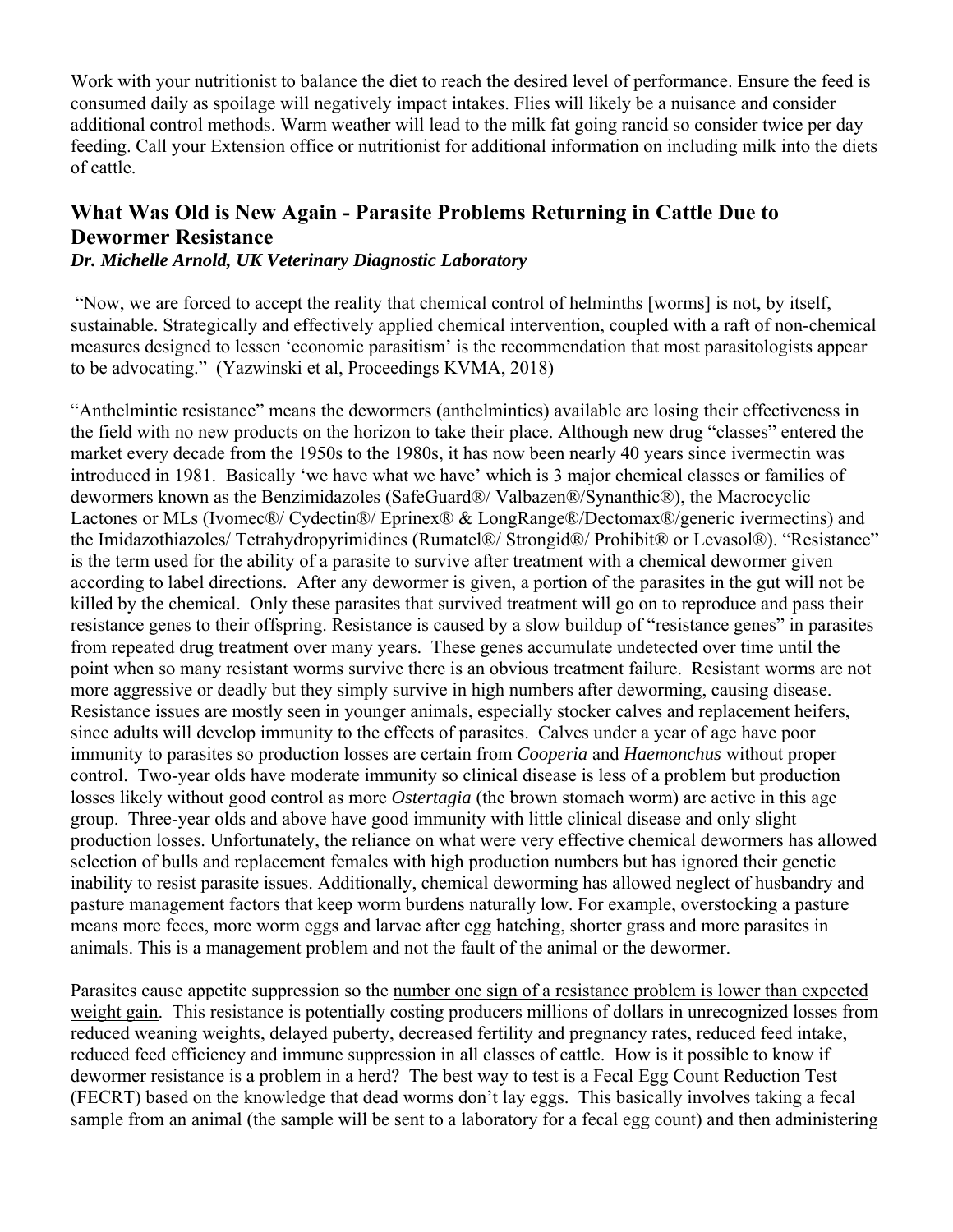the correct dose of a dewormer. A second fecal sample is taken from the same animal 14 days later that is also sent to the same laboratory for a fecal egg count. If the dewormer worked effectively, there should be at least a 90% reduction in the number of eggs from the first sample to the second sample. "Resistance" is present when the normal dose of the drug fails to give at least the 90% level of control. This test is best applied on a herd basis so it is recommended to sample a group of sufficient size (20 is advised) in order to reduce the sample variation. The test should be conducted in weaned animals under 16 months old and is not as reliable in adult cattle. Work with your veterinarian for sample collection and submission procedures. Once parasites become resistant to a drug family, they never go back to being susceptible. Avoid resistant worms being introduced to the herd by performing a FECRT on any newly purchased/leased breeding stock to avoid contamination of the farm before allowing them to mix with the rest of the herd. How can we slow the development of resistance to dewormers? Reducing unnecessary treatment with dewormers, making sure the dewormers used are effective, and strategic culling all contribute to fewer resistant genes in parasites.

- 1. Reduce treatment frequency and/or modify treatment strategies.
- In cattle, treat only 80, 90 or 95% of adult population of the herd, leaving heaviest and best-looking untreated. Deworm all first and second calf heifers and adult cows with body condition score less than 5. Deworm bulls pre-breeding. After deworming, do not turn on to fresh or new pasture right away because only the resistant parasite eggs will be shed immediately after treatment. Keep them on a contaminated pasture at least a week before moving to clean.
- 2. Never deworm all animals in the herd and turn them immediately on to "clean" pasture. In addition, never deworm older cows going into summer in the south. Either of these practices allow resistant worms to survive and build up quickly.
- 3. Deworm spring-born calves mid-summer or pre-weaning and fall-born calves near or at weaning with effective drug combinations (see #6 below).
- 4. Avoid using permanent pastures for stockers because they are the biggest source of resistant parasites. Instead, follow stockers with adult cows or goats to vacuum the calf parasites from the pasture. Alternatively, take a cutting of hay or grow a crop to remove parasites.
- 5. Only use long acting dewormers for stockers going to feedyards. Do not treat replacement heifers with long-acting dewormers and return them to the herd.
- 6. Ensure the treatments administered are very effective. Use of drug combinations is essential because they kill more resistant worms! An example of this is using a ML injectable (for example, Dectomax® injectable) and using a drench dewormer (SafeGuard®/ Valbazen®/Synanthic®) at the same time. The purpose of the second drug is to kill any worms that survived the first drug, resulting in much fewer worms left to reproduce. Conversely, if drugs are underdosed or administered in a manner with reduced bioavailability or absorption (such as a pour-on), then partially resistant worms are more likely to survive and mate to produce fully resistant worms.
- 7. Pour-on dewormers are not as effective as drench dewormers or injectables. Without question, drench dewormers deliver the most parasite exposure to active drug in the gut. Injectables reach the parasites through the bloodstream so there is reduced exposure to the drug in the gut where the parasites live. Pour-on formulations rely on absorption through the skin to reach the bloodstream and have consistently under-performed in deworming trials.
- 8. Culling the "wormiest" animals.

The 80/20 Rule is in effect when it comes to parasites in cattle. Approximately 20-30% of animals in the herd have 80% of the parasites. Culling the wormiest-looking poor doers removes a significant number of parasites and stops the passing of genetic "wimpy-ness to parasites" to their offspring.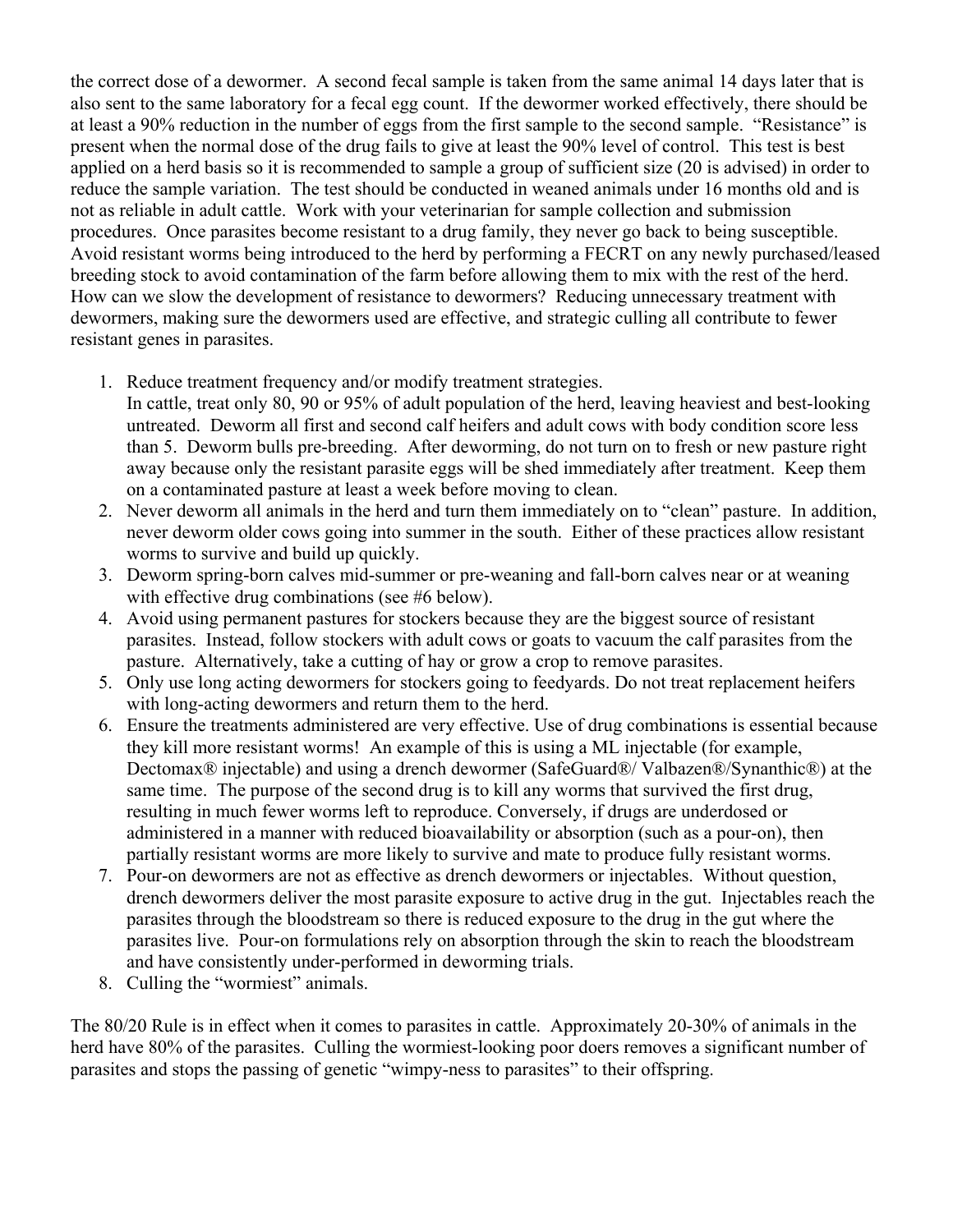# **Kentucky Beef Cattle Market Update** *Dr. Kenny Burdine, Livestock Marketing Specialist, University of Kentucky*

Slaughter volumes have continued to be an issue and concerns over short-term meat supply have grown. Last week, I discussed heavy slaughter volumes in March and how that had led to increased quantities of beef in cold storage. While this is a significant development, the decreases in slaughter that we saw starting the second week of April have been large enough that they will lead to noticeable differences at the retail level.

Markets did react somewhat to President Trump's announcement that meat processing facilities would be considered critical infrastructure under the Defense Production Act. This definitely has the potential to increase slaugther. And, margins in the meat packing sector are high enough that processors have a lot of incentive to do that. I would point out that while this may bring some processors back on line, I still expect many to operate at lower capacity due to safeguards they have put in place. So, while I think there is potential for this to help us work through mounting cattle supplies, I still think it is going to take a long time for us to get caught up.

For the week ending May  $1<sup>st</sup>$ , marketings continued to be light and Kentucky prices had a slightly a softer undertone. On a state average basis, 550 lb M / L  $#1$ -2 steer calves stayed in the very low \$140's per cwt, which is almost exactly where they were last week. The price of an 850 lb M/L #1-2 steer at Kentucky auction markets decreased by \$2-3 per cwt, but I don't see that as indicative of the overall market. It was primarily due to a decrease in prices on the upper end of that weight range from the previous two weeks. And, this decrease was not noted in auction-by-auction market reports throughout the week. Figure 1 shows updated weekly charts for both feeder steer price series for 2020.



**Figure 1: Feeder Steer Prices since the First Week of January Kentucky Average (\$ per cwt)** 

Source: USDA-AMS, Livestock Marketing Information Center, and Author Calculations

Some individual market reports throughout the week referred to slightly lower cull cow prices, but steady slaughter bull prices. On a state average basis, this was reflected as cull cow prices fell \$2-3 per cwt. While I am showing average dress 80-85% boning cows below (see figure 2), I would also point out that the upper